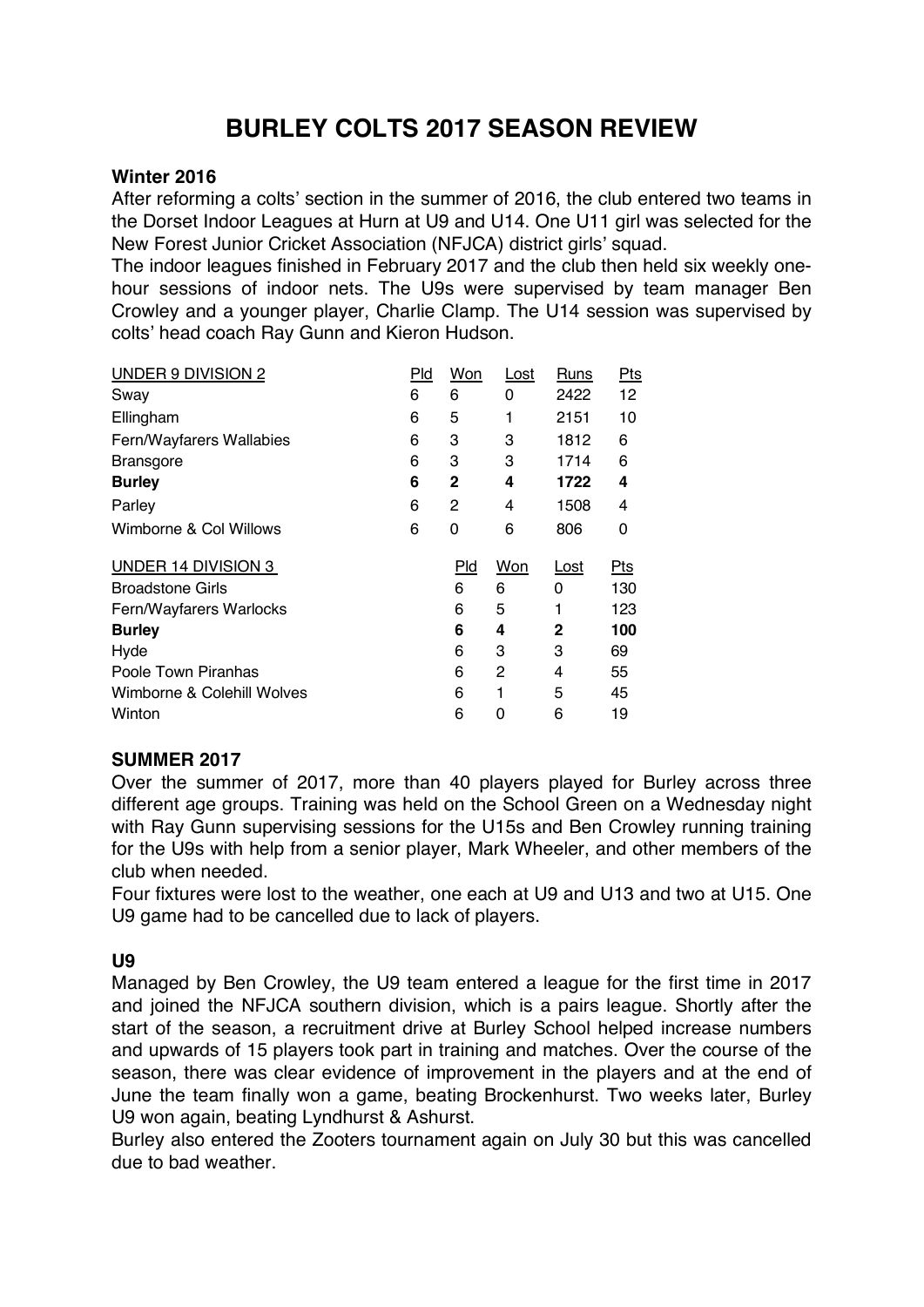| <b>Team</b>     |   |              |          |   |    | Played Won Tied Lost Batting Pts Bowling Pts Penalty Pts Total Average |   |     |       |
|-----------------|---|--------------|----------|---|----|------------------------------------------------------------------------|---|-----|-------|
| Bashley         | 8 | 8            | 0        | 0 | 40 | 0                                                                      | 0 | 120 | 15.00 |
| Sway            | 8 | 7            | $\Omega$ | 1 | 40 | 0                                                                      | 0 | 110 | 13.75 |
| Lymington       | 9 |              | 0        | 2 | 42 | 0                                                                      | 0 | 112 | 12.44 |
| H&D             | 7 | 5            | 0        | 2 | 34 | 0                                                                      | 0 | 84  | 12.00 |
| PP <sub>1</sub> | 8 | 4            | 0        | 4 | 35 | 0                                                                      | 0 | 75  | 9.38  |
| Fawley          | 9 | 3            | 0        | 6 | 31 | 0                                                                      | 0 | 61  | 6.78  |
| <b>Burley</b>   | 7 | $\mathbf{2}$ | 0        | 5 | 25 | 0                                                                      | 0 | 45  | 6.43  |
| Brockenhurst 8  |   | 2            | 0        | 6 | 29 | 0                                                                      | 0 | 49  | 6.12  |
| Lyndhurst       | 9 | 2            | 0        | 7 | 32 | 0                                                                      | 0 | 52  | 5.78  |
| PP <sub>2</sub> | 9 |              | 0        | 8 | 33 | 0                                                                      |   | 47  | 5.22  |

# **U13**

To give some of the younger players in the U15 team a chance to play at their own age group, Burley entered the East Dorset Cup. Unfortunately, some U13 players dropped out on the eve of the season and Burley had to concede their first-round game away to Broadstone and dropped into the plate. With the help of players from New Milton and Lymington who play in the NFJCA, Burley fulfilled its plate fixtures, both at home. In the first round, Winton posted 108 for 7. Burley overtook that total with two overs to spare. Difficulties finding a date undermined Burley's ability to get out a team for the semi-final but nine players were eventually found. Burley scored 105 for 4 against Poole Town Piranhas but lost by seven wickets. The U13 games served a valuable purpose by offering game time to younger Burley players and cricketers from neighbouring clubs who do not always get enough game-time.

# **U15**

The 2016 U13 team moved to U15 as no U14 leagues exist. NFJCA U15 matches are Sunday AM. This is inconvenient for the adults so the team entered the East Dorset U15 League, which is played on Tuesdays. The team played five league fixtures. All but one were close matches and the team were not disgraced in losing to a strong Christchurch side in the East Dorset Cup first round. The club played friendlies against Lymington Girls (won) and a touring side, Wendover (lost) but lost a league and cup fixture after Bransgore U15 folded. Littlewick Green also abandoned their 2017 tour, Wellow & Plaitford cancelled a friendly due to a rearranged league game and the last two fixtures were lost to rain.

Moving from 11-a-side to 9-a-side impacted as the team tended to field too close in, but new players were welcomed and everyone enjoyed themselves. On August 1, the team watched a Hampshire T20 vs Kent at the Ageas Bowl.

| <b>UNDER 15 DIVISION 3</b>  | Pld | Won    | Lost | No Result | <u>Pts</u> | <u>Av</u> |
|-----------------------------|-----|--------|------|-----------|------------|-----------|
| Ferndown Wayfarers          | 5.  | 4      | 0    |           | 76         | 19        |
| Verwood B                   | 5   | - 3    | 1.   |           | 62         | 15.5      |
| Wimborne & Colehill Phoenix | 5.  | 2      | 3    |           | 57         | 11.4      |
| Ellingham III               | 5.  |        |      |           | 43         | 10.75     |
| <b>Burley</b>               | 5.  | 2      | 3    | 0         | 52         | 10.4      |
| Swanage                     | 5.  | $\cup$ | 4    |           | 29         | 7.25      |